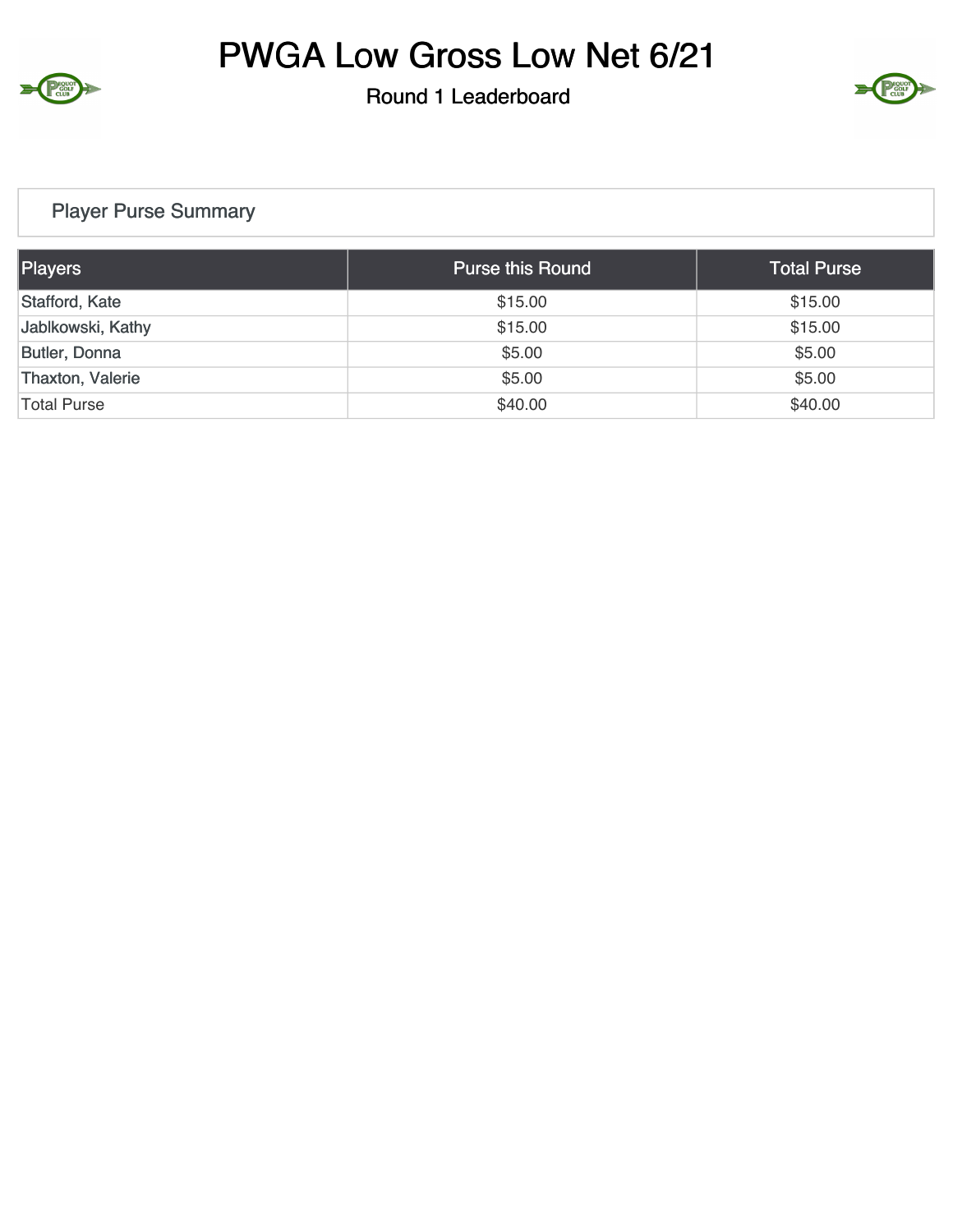

# PWGA Low Gross Low Net 6/21

Round 1 Leaderboard



### Low Net Player v. Field

| Pos.                           | Player                                | To Par<br><b>Net</b>     | <b>Total</b><br><b>Net</b> | Purse   | <b>Details</b> |  |  |
|--------------------------------|---------------------------------------|--------------------------|----------------------------|---------|----------------|--|--|
| 1                              | Jablkowski, Kathy<br>Pequot Golf Club | $+3$                     | 74                         | \$15.00 |                |  |  |
| T <sub>2</sub>                 | Butler, Donna<br>Pequot Golf Club     | $+4$                     | 75                         | \$5.00  |                |  |  |
| T <sub>2</sub>                 | Thaxton, Valerie<br>Pequot Golf Club  | $+4$                     | 75                         | \$0.00  | Net Winner     |  |  |
| $\overline{4}$                 | McFadden, Shirley<br>Pequot Golf Club | $+6$                     | 77                         | \$0.00  |                |  |  |
| 5                              | McLean, Angela<br>Pequot Golf Club    | $+7$                     | 78                         | \$0.00  |                |  |  |
| T <sub>6</sub>                 | Stafford, Kate<br>Pequot Golf Club    | $+9$                     | 80                         | \$0.00  |                |  |  |
| T <sub>6</sub>                 | Katz, Ginny<br>Pequot Golf Club       | $+9$                     | 80                         | \$0.00  |                |  |  |
| 8                              | Reed, Donna<br>Pequot Golf Club       | $+13$                    | 84                         | \$0.00  |                |  |  |
| <b>NS</b>                      | Turley, Ada<br>Pequot Golf Club       | $\overline{\phantom{a}}$ | <b>NS</b>                  | \$0.00  |                |  |  |
| <b>NS</b>                      | Pacheco, Coralia<br>Pequot Golf Club  | $\overline{\phantom{a}}$ | <b>NS</b>                  | \$0.00  |                |  |  |
| <b>NS</b>                      | Hatch, Linda<br>Pequot Golf Club      | $\overline{\phantom{a}}$ | <b>NS</b>                  | \$0.00  |                |  |  |
| Total Purse Allocated: \$20.00 |                                       |                          |                            |         |                |  |  |